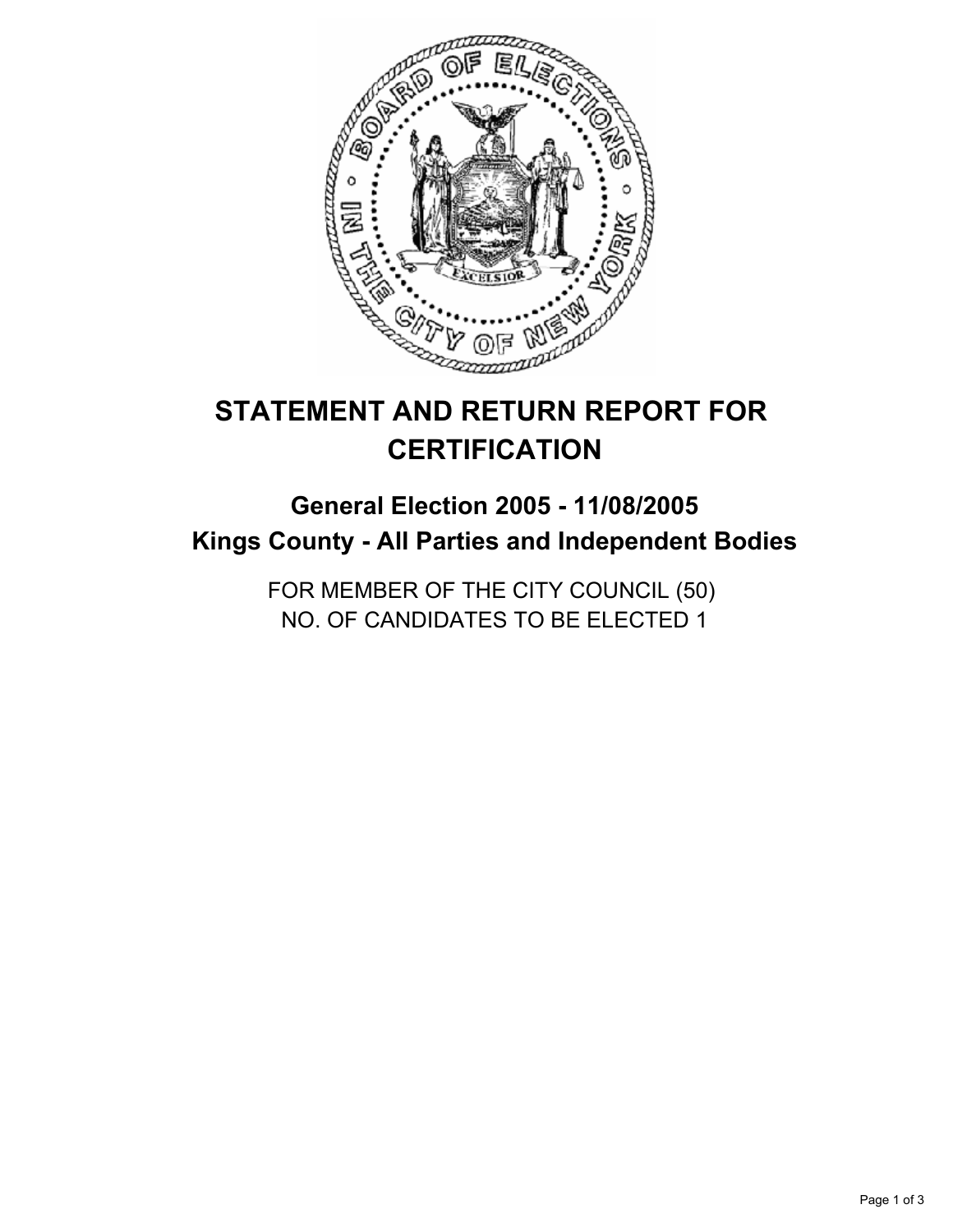

### **ASSEMBLY DISTRICT 46**

| <b>PUBLIC COUNTER</b>       | 163 |
|-----------------------------|-----|
| <b>EMERGENCY</b>            |     |
| ABSENTEE/MILITARY           | 6   |
| AFFIDAVIT                   | 3   |
| <b>TOTAL BALLOTS</b>        | 172 |
| JAMES S ODDO (REPUBLICAN)   | 110 |
| DAVID CEDER (DEMOCRATIC)    | 27  |
| DAVID CEDER (INDEPENDENCE)  |     |
| JAMES S ODDO (CONSERVATIVE) |     |
| <b>TOTAL VOTES</b>          | 141 |
| <b>UNRECORDED</b>           | 31  |

#### **ASSEMBLY DISTRICT 49**

| PUBLIC COUNTER              | 1,297 |
|-----------------------------|-------|
| <b>EMERGENCY</b>            | 0     |
| ABSENTEE/MILITARY           | 20    |
| <b>AFFIDAVIT</b>            | 9     |
| <b>TOTAL BALLOTS</b>        | 1,326 |
| JAMES S ODDO (REPUBLICAN)   | 514   |
| DAVID CEDER (DEMOCRATIC)    | 297   |
| DAVID CEDER (INDEPENDENCE)  | 11    |
| JAMES S ODDO (CONSERVATIVE) | 63    |
| <b>TOTAL VOTES</b>          | 885   |
| <b>UNRECORDED</b>           | 441   |